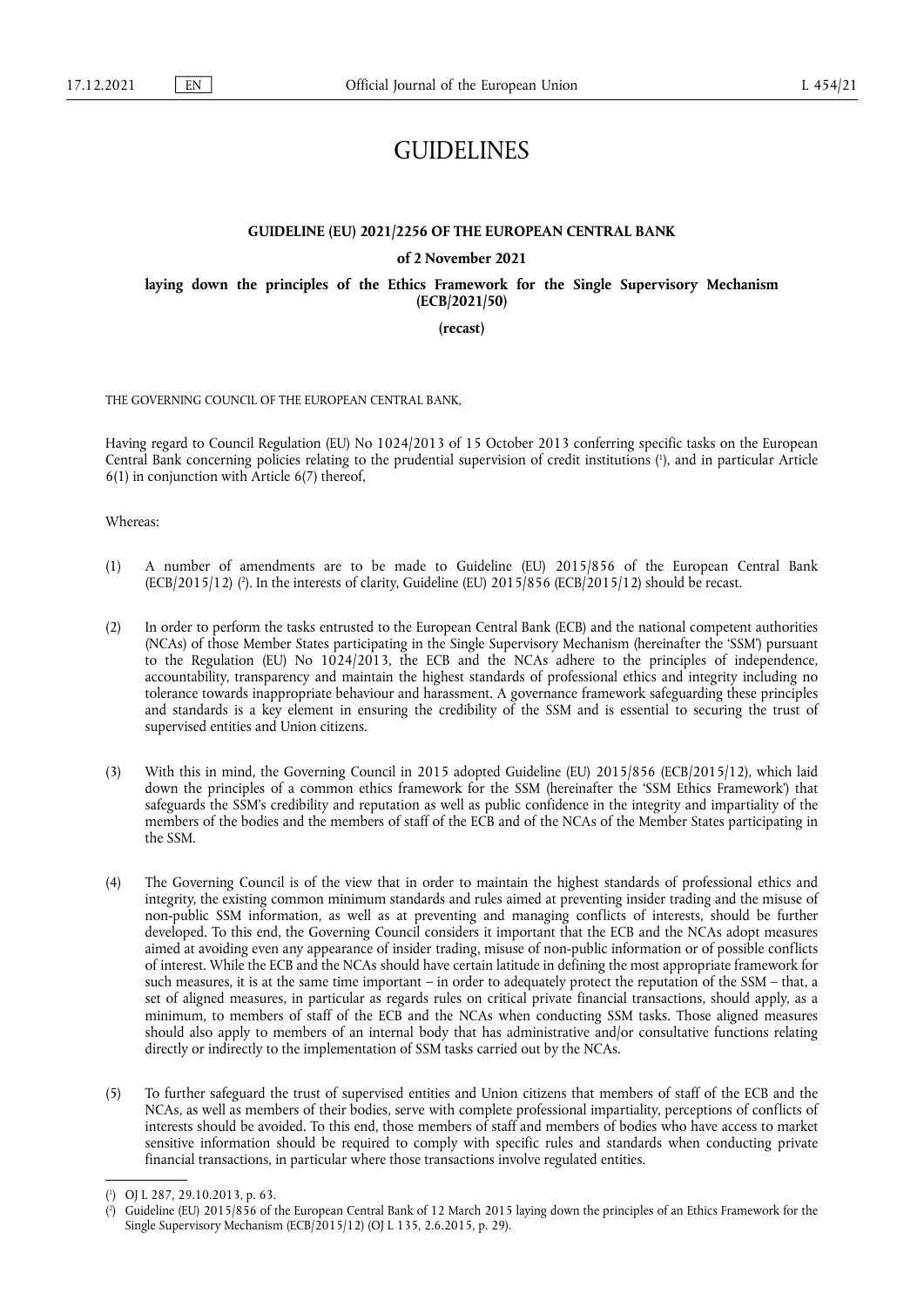<span id="page-1-3"></span>(6) While the SSM Ethics Framework applies solely to the performance of supervisory tasks, in order to ensure the widest possible coherence between integrity and good governance standards across national central banks (NCBs) and NCAs, the Governing Council adopted Guideline (EU) 2015/855 of the European Central Bank (ECB/2015/11) [\(](#page-1-0) 3 ) laying down the principles of a Eurosystem Ethics Framework (hereinafter the 'Eurosystem Ethics Framework') applicable to the performance of Eurosystem tasks by NCBs.

<span id="page-1-4"></span>(7) The principles established by Guideline (EU) 2015/856 (ECB/2015/12) were supplemented by the Ethics Framework for the SSM Implementation (EFSI) practices [\(](#page-1-1) 4 ) approved by the Governing Council and transposed into internal rules and practices adopted by the ECB and NCAs. These EFSI practices, including in particular Implementation practice No 4 concerning the compliance function, should be incorporated into the revised SSM Ethics Framework, in a manner which safeguards the principle of organizational autonomy of each NCA.

- <span id="page-1-5"></span>(8) To ensure that the SSM Ethics Framework continues to reflect appropriate standards and best practices that take into account the state of the art in the supervisory community and amongst the Union institutions, Guideline (EU) 2015/856 (ECB/2015/12) provides for a regular review by the Governing Council. The entry into force of the Code of Conduct for high-level ECB officials [\(](#page-1-2) 5 ) (hereinafter the 'Single Code'), further enhanced uniform standards of professional ethics for all members of high-level ECB bodies and their alternates. Against this background, the Governing Council considers it necessary to adapt the existing standards as provided for in the SSM Ethics Framework.
- (9) With a view to providing an interinstitutional forum for exchange on ethics and compliance matters and on issues related to the implementation of Guideline (EU) 2015/855 (ECB/2015/11) and Guideline (EU) 2015/856 (ECB/2015/12), the Governing Council established the Ethics and Compliance Officers Task Force (ECTF). In the light of the increasing significance of these matters and the resulting need to strive for more ambitious standards at the SSM level as well as to support the coherent implementation of the SSM Ethics Framework, the Governing Council has considered it appropriate to assign to the ECTF enhanced responsibilities and to transform it into a permanent Ethics and Compliance Conference (ECC). These enhanced responsibilities should enable the SSM to adequately address the challenges inherent in the dynamic nature of integrity and good governance standards.
- (10) To ensure overall coherence of these ethics frameworks, the main concepts concerning conflicts of interest, acceptance of gifts and hospitality and the prohibition on misuse of non-public information as set out in Guidelines (EU) 2015/855 (ECB/2015/11) and (EU) 2015/856 (ECB/2015/12) should be further developed and aligned with the Single Code. In particular, pre-employment vetting and post-employment restrictions should be extended beyond SSM senior members of staff who report directly to the executive level in order to effectively address concerns regarding 'revolving doors' between the banking supervisors and the private sector, in particular financial market participants.
- (11) Although the SSM Ethics Framework applies only to the performance of supervisory tasks, it is nonetheless desirable that the ECB and the NCAs apply equivalent standards to members of their bodies, their staff and others performing non-SSM related tasks.
- (12) The provisions of this Guideline are without prejudice to applicable national legislation, in particular labour legislation.
- (13) The provisions of this Guideline should be without prejudice to the Single Code and to any requirements of ethical conduct established in specific areas that meet, as a minimum, the principles of the SSM Ethics Framework,

<span id="page-1-0"></span>[<sup>\(</sup>](#page-1-3) 3 ) Guideline (EU) 2015/855 of the European Central Bank of 12 March 2015 laying down the principles of a Eurosystem Ethics Framework and repealing Guideline ECB/2002/6 on minimum standards for the European Central Bank and national central banks when conducting monetary policy operations with the ECB's foreign reserves and managing the ECB's foreign reserve assets (ECB/2015/11) (OJ L 135, 2.6.2015, p. 23).

<span id="page-1-1"></span>[<sup>\(</sup>](#page-1-4) 4 ) Ethics Framework for the SSM Implementation Practices, 12 March 2015, available on EUR-Lex.

<span id="page-1-2"></span><sup>(</sup> 5 [\)](#page-1-5) Code of Conduct for high-level European Central Bank officials (OJ C 89, 8.3.2019, p. 2).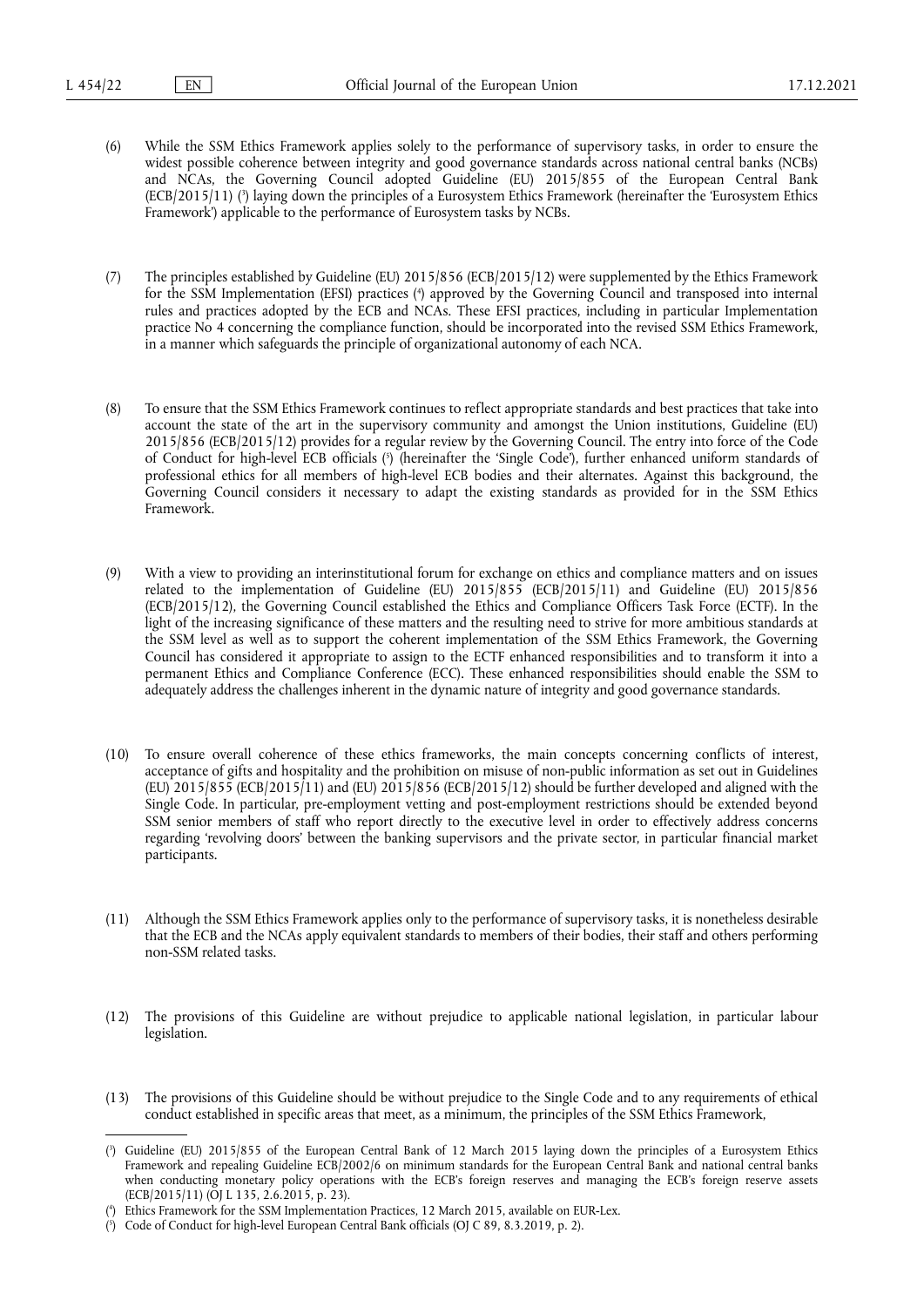# HAS ADOPTED THIS GUIDELINE:

### *CHAPTER I*

#### *General provisions*

## *Article 1*

# **Scope of application**

1. This Guideline shall apply to the European Central Bank (ECB) and the national competent authorities (NCAs) in the performance of the supervisory tasks conferred on the ECB. In this regard, internal rules adopted by the ECB and the NCAs in the fulfilment of the provisions of this Guideline shall apply to their members of staff and the members of their bodies.

2. The ECB and the NCAs shall aim, to the extent legally feasible, to extend the obligations defined in implementation of the provisions of this Guideline to any persons involved in the performance of supervisory tasks who are not members of staff of the ECB and the NCAs.

#### *Article 2*

# **Definitions**

For the purposes of this Guideline:

- (1) 'national competent authority' means a national competent authority as defined in point (2) of Article 2 of Regulation (EU) No 1024/2013. This definition is without prejudice to arrangements under national law which assign certain supervisory tasks to an NCB not designated as an NCA. A reference to an NCA in this Guideline, in such a case, also applies to the NCB in respect to the tasks assigned to it by national law;
- (2) 'SSM Ethics Framework' means the provisions of this Guideline as implemented by the ECB and each of the NCAs;
- (3) 'non-public information' means information, irrespective of its form, that pertains to the performance of supervisory tasks conferred on the ECB and the NCAs and which has not been made public;
- (4) 'market-sensitive information' means non-public information of a precise nature which, if made public, is likely to have a significant effect on the price of assets or prices in the financial markets;
- (5) 'member of staff' means a person who has an employment relationship with the ECB or an NCA except if that person is solely entrusted with tasks not related to the performance of supervisory tasks under Regulation (EU) No 1024/2013;
- (6) 'member of a body' means a member of a decision-making or other internal body of the ECB or the NCAs other than a member of staff, except if that member of a body is solely entrusted with tasks not related to the performance of supervisory tasks under Regulation (EU) No 1024/2013;
- (7) 'regulated entity' means any of the following:
	- a) a monetary financial institution (MFI) as defined in point (1)(b) of Article 2 of Regulation (EU) 2021/379 of the European Central Bank (ECB/2021/2) ( 6 [\),](#page-2-0) but excluding money market funds;

<span id="page-2-1"></span><span id="page-2-0"></span>[<sup>\(</sup>](#page-2-1) 6 ) Regulation (EU) 2021/379 of the European Central Bank of 22 January 2021 on the balance sheet items of credit institutions and of the monetary financial institutions sector (ECB/2021/2) (OJ L 73, 3.3.2021, p. 16).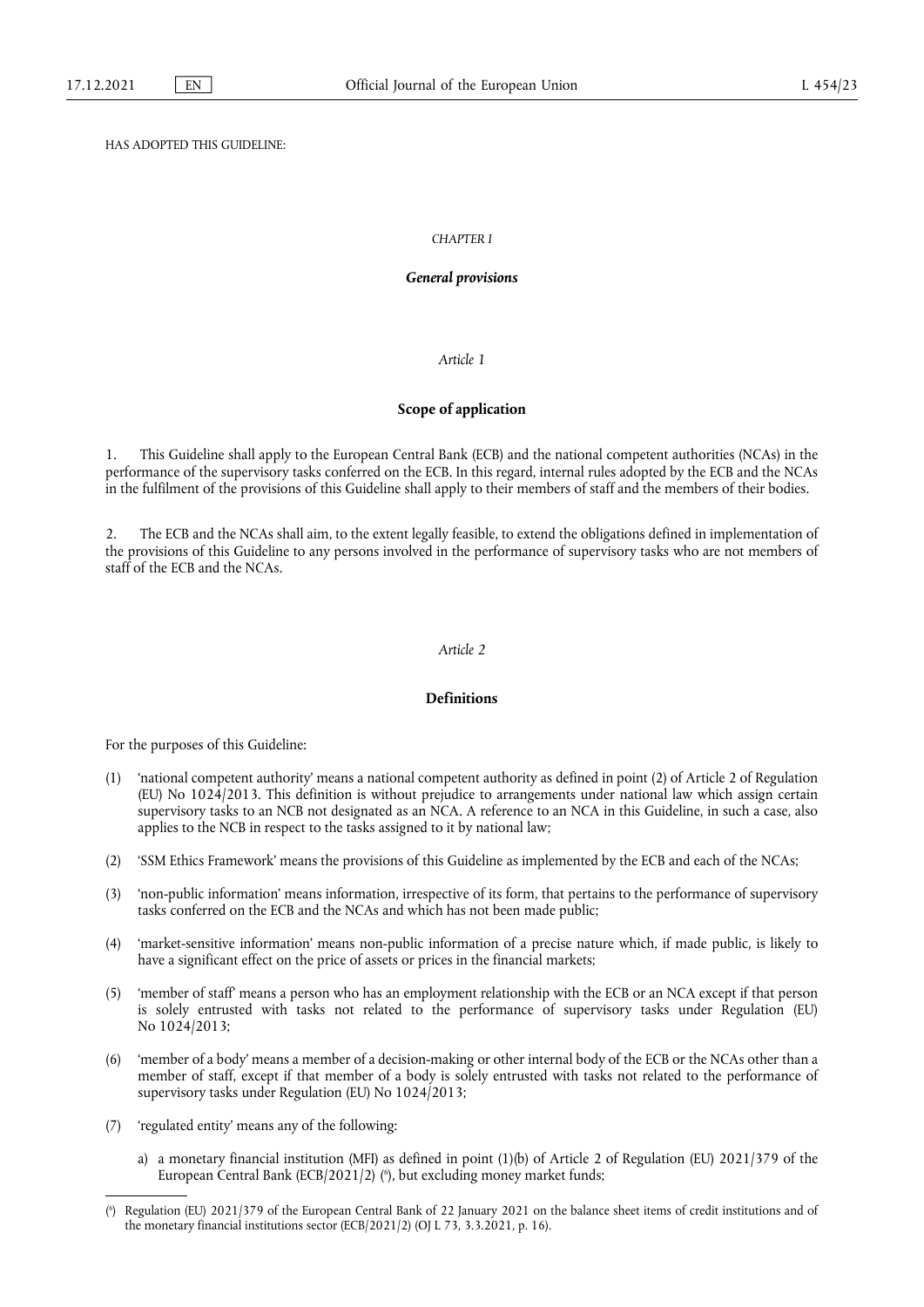- b) a non-MFI credit institution as defined in point (4) of Article 2 of Regulation (EU) 2021/379 (ECB/2021/2);
- <span id="page-3-2"></span>c) a financial holding company as defined in point (20) of Article 4(1) of Regulation (EU) No 575/2013 of the European Parliament and of the Council [\(](#page-3-0) 7 );
- <span id="page-3-3"></span>d) a mixed financial holding company as defined in point (15) of Article 2 of Directive 2002/87/EC of the European Parliament and of the Council [\(](#page-3-1)8);
- e) a financial conglomerate as defined in point (14) of Article 2 of Directive 2002/87/EC that is subject to supplementary supervision by the ECB pursuant to Article 4 (1)(h) of Regulation (EU) No 1024/2013;
- (8) 'conflict of interest' means a situation where personal interests may influence, or may be perceived as influencing, the impartial and objective performance of duties and responsibilities;
- (9) 'personal interest' means a benefit or potential benefit, of a financial or non-financial nature, for a member of staff or a member of a body, including – but not limited to – a benefit for a direct family member (being any parent, child, brother or sister), spouse or partner;
- (10) 'short-term trading' means the purchase and subsequent sale of a financial instrument or the sale and subsequent purchase of the same financial instrument within 90 calendar days;
- (11) 'legacy asset' means a prohibited asset which was acquired by a member of a body or a member of staff prior to the prohibition of the asset or the prohibition becoming applicable to them, or which came into their possession at a later point in time due to circumstances over which they had no influence;
- (12) 'advantage' means a gift, hospitality or other benefit whether financial, in kind or of another nature which is not agreed compensation for services delivered and to which the recipient is not otherwise entitled.

*Article 3*

# **Conflicting national provisions and applicability of different ethics frameworks**

Where an NCA is prevented by applicable national law from implementing a provision of this Guideline, it shall inform the ECB without undue delay and take reasonable measures at its disposal to overcome the obstacle posed by such national law, so as to achieve harmonised implementation of this Guideline across the SSM.

2. The provisions of this Guideline are without prejudice to more stringent ethics rules laid down by the ECB or the NCAs that are applicable to their members of staff and the members of their bodies.

<span id="page-3-0"></span>[<sup>\(</sup>](#page-3-2) 7 ) Regulation (EU) No 575/2013 of the European Parliament and of the Council of 26 June 2013 on prudential requirements for credit institutions and amending Regulation (EU) No 648/2012 (OJ L 176, 27.6.2013, p. 1).

<span id="page-3-1"></span>[<sup>\(</sup>](#page-3-3) 8 ) Directive 2002/87/EC of the European Parliament and of the Council of 16 December 2002 on the supplementary supervision of credit institutions, insurance undertakings and investment firms in a financial conglomerate and amending Council Directives 73/239/EEC, 79/267/EEC, 92/49/EEC, 92/96/EEC, 93/6/EEC and 93/22/EEC, and Directives 98/78/EC and 2000/12/EC of the European Parliament and of the Council (OJ L 35, 11.2.2003, p. 1).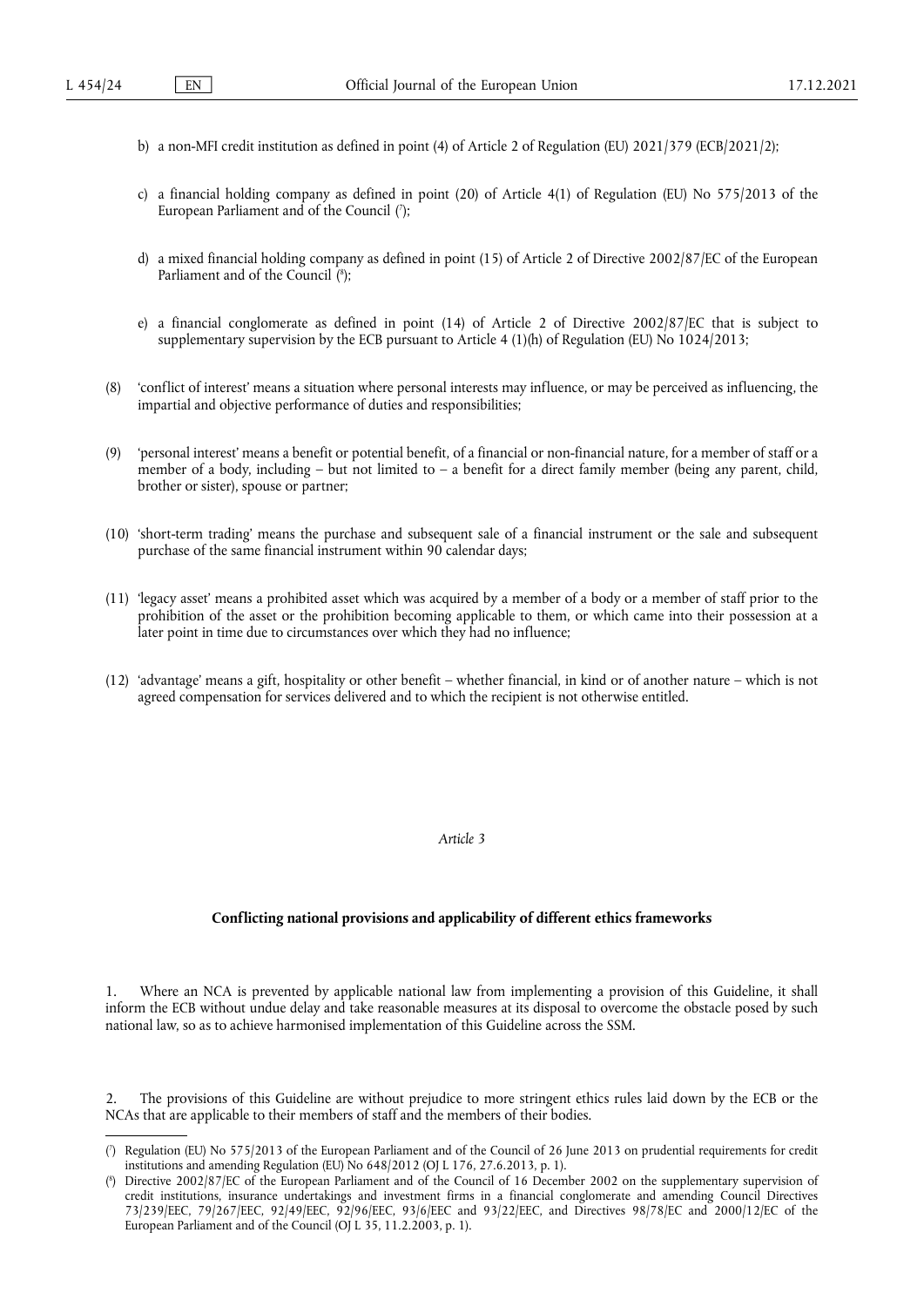#### *CHAPTER II*

# *Standards of ethical conduct*

## PART 1

# **GENERAL PRINCIPLES**

#### *Article 4*

#### **Basic principles**

The ECB and the NCAs shall take the necessary measures to ensure that in carrying out their duties and responsibilities, their members of staff and the members of their bodies observe the highest standards of ethical conduct.

2. In complying with the obligation under paragraph 1, the ECB and the NCAs shall, in particular, take the necessary measures to ensure that their members of staff and the members of their bodies act honestly, independently, impartially, with respect and discretion avoiding any form of inappropriate behaviour or harassment, and without regard to selfinterest, thereby maintaining and promoting public trust in the SSM.

# *Article 5*

#### **Interactions with external parties**

The ECB and the NCAs shall take the necessary measures to ensure that their members of staff and the members of their bodies who meet with external parties – and in particular with representatives from the financial services industry – (a) maintain neutrality and equal treatment in their interactions with those external parties; (b) keep basic records of the meetings; and (c) avoid any conduct that could be perceived as granting external parties any advantages, including advantages of a commercial or prestige nature.

# PART 2

#### **PREVENTING AND MANAGING CONFLICTS OF INTEREST**

#### *Article 6*

#### **Conflicts of interest**

1. The ECB and the NCAs shall have a mechanism in place to manage a situation in which a candidate who will be appointed as a member of staff has a conflict of interest resulting, inter alia, from previous occupational activities, financial holdings, private activities or personal relationships.

The ECB and the NCAs shall adopt internal rules requiring their members of staff and the members of their bodies to avoid during their employment any situation liable to give rise to a conflict of interest and to report such situations. The ECB and the NCAs shall take the necessary measures to ensure that, when a conflict of interest is reported, it is duly registered and appropriate measures are available and taken to resolve or mitigate such a conflict of interest, including release from duties relating to the relevant matter.

3. The ECB and the NCAs shall have a mechanism in place to assess and avoid possible conflicts of interest arising from post-employment occupational activities undertaken by their members of staff and the members of their bodies, including appropriate notification requirements and cooling-off periods.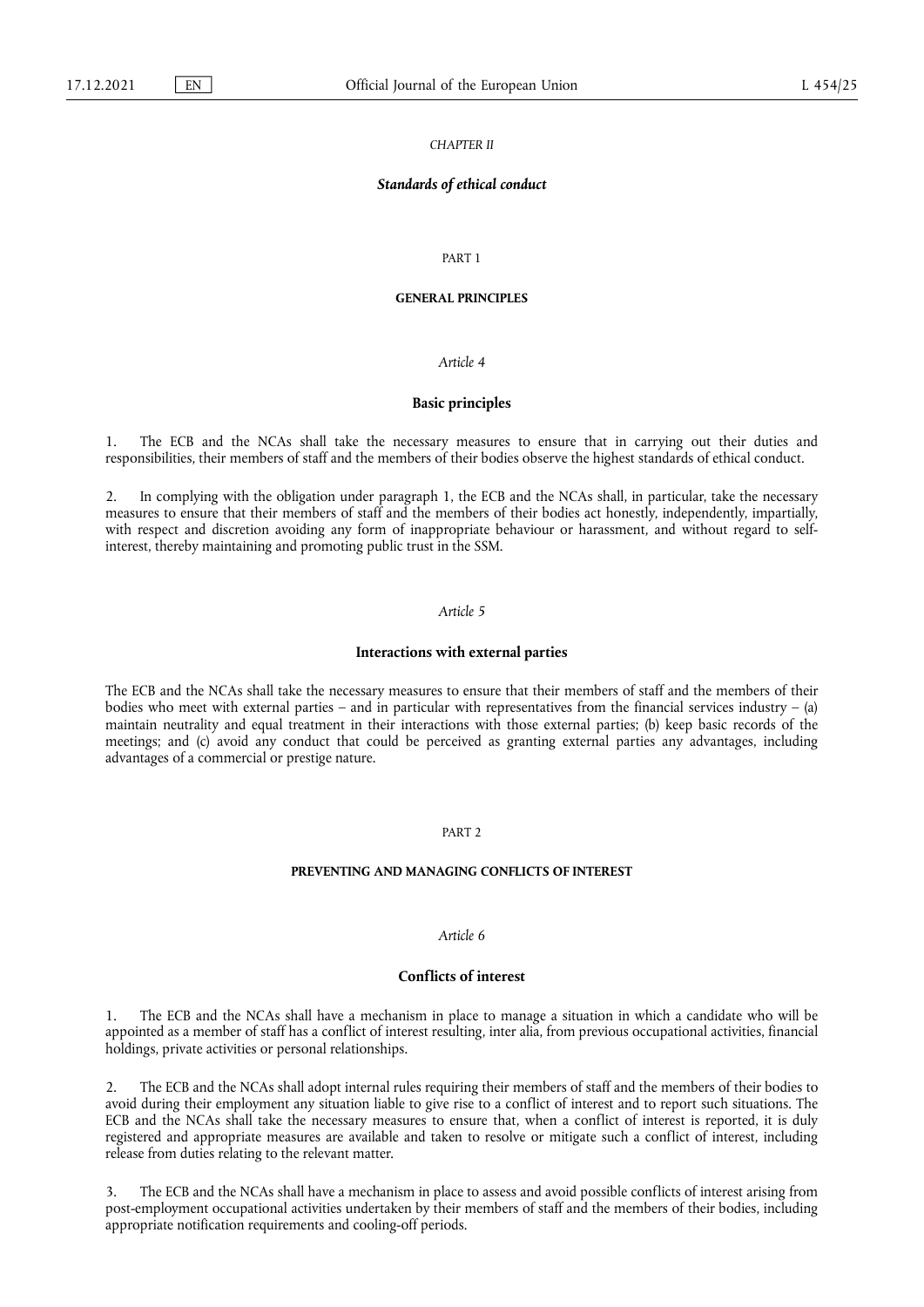The ECB and the NCAs shall, where relevant, have a mechanism in place to assess and avoid potential conflicts of interest arising from occupational activities undertaken by their members of staff and the members of their bodies during unpaid leave.

# *Article 7*

#### **Prohibition on receiving advantages**

1. The ECB and the NCAs shall adopt internal rules prohibiting their members of staff and the members of their bodies from soliciting, receiving or accepting a promise related to receiving for themselves or any other person any advantage connected in any way with the performance of their official duties and responsibilities.

2. The ECB and the NCAs may specify in their internal rules exemptions from the prohibition laid down in paragraph 1 as regards advantages offered by central banks, NCAs, Union institutions, bodies or agencies, international organisations and government agencies as well as academia, and as regards advantages of a customary or negligible value offered by the private sector, provided in the latter case that these advantages are neither frequent nor from the same source. The ECB and the NCAs shall take the necessary measures to ensure that these exemptions do not influence and may not be perceived as influencing the independence and impartiality of their members of staff and the members of their bodies.

#### PART 3

# **PROFESSIONAL SECRECY AND PREVENTING THE MISUSE OF NON-PUBLIC INFORMATION**

# *Article 8*

#### **Professional secrecy and prohibition on disclosure of non-public information**

<span id="page-5-1"></span>Bearing in mind the professional secrecy requirements deriving from Article 37 of the Statute of the European System of Central Banks and the European Central Bank, Article 27 (1) of Regulation (EU) No 1024/2013 and Article 53 of Directive 2013/36/EU of the European Parliament and of the Council [\(](#page-5-0) 9 ), the ECB and the NCAs shall take the necessary measures to ensure that their members of staff and the members of their bodies comply with the professional secrecy requirements applicable to them and are prohibited from disclosing non-public information to third parties unless authorised to disclose such information.

#### *Article 9*

#### **Prohibition on misusing non-public information**

1. The ECB and the NCAs shall take the necessary measures to ensure that their members of staff and the members of their bodies are prohibited from misusing non-public information.

2. The prohibition on misusing non-public information shall cover, as a minimum, the use of non-public information: (a) for private financial transactions for one's own account or for the account of third parties; and (b) in order to recommend or induce third parties to act on that non-public information.

<span id="page-5-0"></span>[<sup>\(</sup>](#page-5-1) 9 ) Directive 2013/36/EU of the European Parliament and of the Council of 26 June 2013 on access to the activity of credit institutions and the prudential supervision of credit institutions and investment firms, amending Directive 2002/87/EC and repealing Directives 2006/48/EC and 2006/49/EC (OJ L 176, 27.6.2013, p. 338).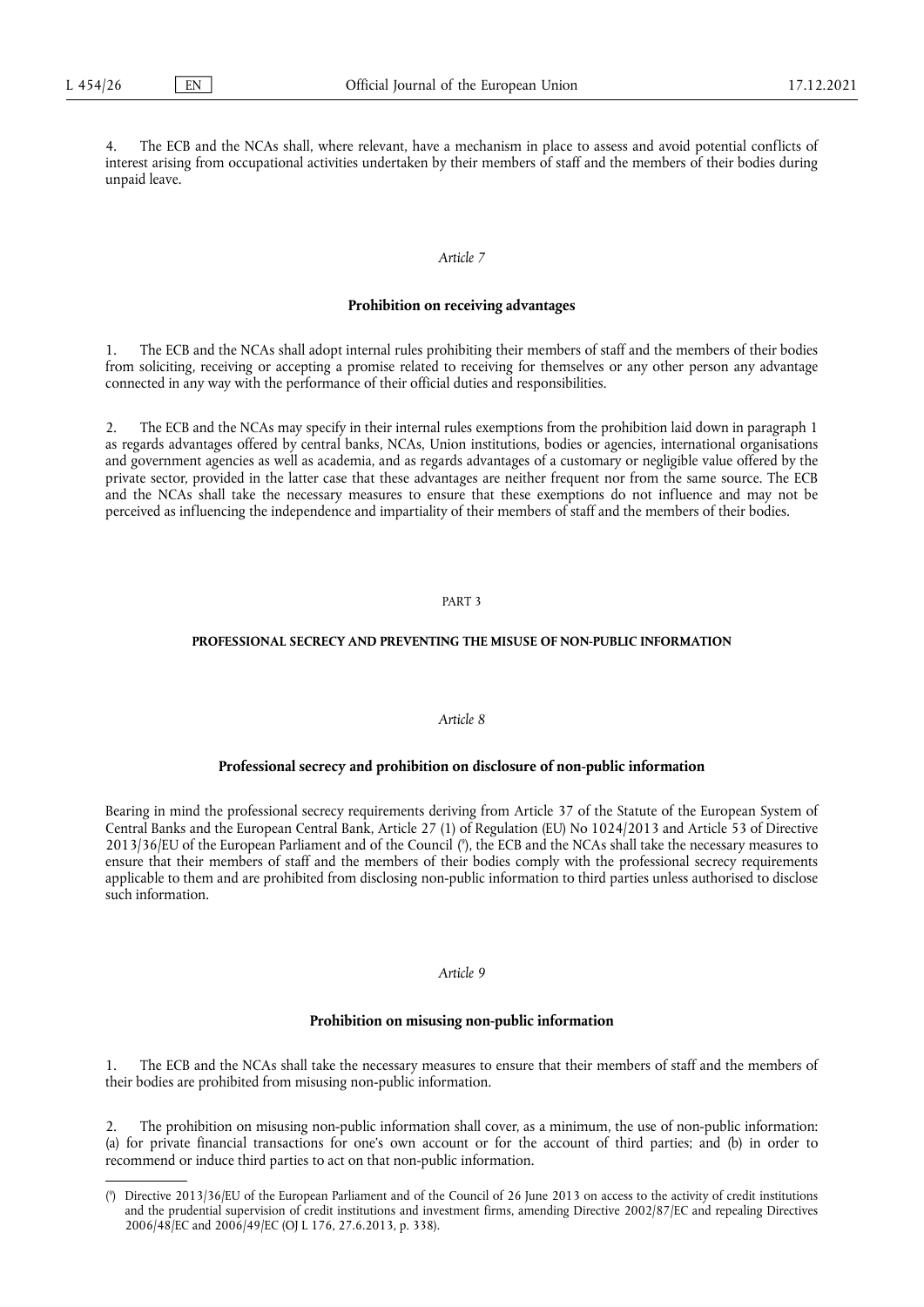#### *Article 10*

## **General principles regarding private financial transactions**

The ECB and the NCAs shall take the necessary measures to ensure that their members of staff and the members of their bodies are required – when conducting private financial transactions for their own account or for the account of any third party – to employ caution, exercise restraint and have a medium to long-term investment horizon.

# *Article 11*

#### **Specific restrictions on critical private financial transactions**

Taking into account considerations of effectiveness, efficiency and proportionality, the ECB and the NCAs shall adopt internal rules applicable to members of staff and the members of bodies who in the performance of SSM tasks have access to market sensitive information, other than on a one-off basis (hereinafter 'persons with access to market sensitive information'), introducing the specific restrictions set out in paragraph 2 concerning private financial transactions that are or may be perceived to be closely related to the performance of SSM tasks (hereinafter 'critical private financial transactions').

- 2. The internal rules referred to in paragraph 1 shall:
- a) prohibit critical private financial transactions in:
	- i) equity and debt instruments issued by a regulated entity;
	- ii) derivatives related to equity and debt instruments issued by a regulated entity;
	- iii) units of collective investment schemes that have a stated investment policy aimed exclusively at regulated entities; and
- b) restrict other critical private financial transactions as necessary; and
- c) restrict short-term trading.

3. Taking into account considerations of effectiveness, efficiency and proportionality, internal rules adopted pursuant to points b) and c) of paragraph 2 may consist of any one or more of the following restrictions on the relevant transaction:

- a) a prohibition;
- b) a requirement for prior authorisation;
- c) a requirement for ex ante or ex post reporting;
- d) an embargo period within which such transaction shall not be conducted.

4. In their internal rules, the ECB and the NCAs: (i) shall provide that persons with access to market sensitive information report their legacy assets whenever holding these assets raises a conflict of interest with their involvement in SSM tasks; and (ii) shall establish a mechanism to ensure that conflicts of interest arising from legacy assets are resolved within a reasonable period of time, including that it may be requested that legacy assets raising any conflicts of interest be sold within a reasonable period of time. The ECB and the NCAs may provide in their internal rules that legacy assets that do not raise conflicts of interest may be retained.

5. The ECB and the NCAs shall specify in their internal rules the conditions and safeguards under which persons with access to market sensitive information who entrust the management of their private financial assets to an independent third party under a written asset management agreement are exempt from the specific restrictions laid down in this Article.

6. The ECB and the NCAs may adopt internal rules that apply restrictions as set out in this Article to their members of staff and the members of their bodies other than persons with access to market sensitive information.

The ECB and the NCAs shall take the necessary measures to adjust their internal rules imposing specific restrictions on critical private financial transactions as referred in paragraph 2 to reflect decisions of the Governing Council.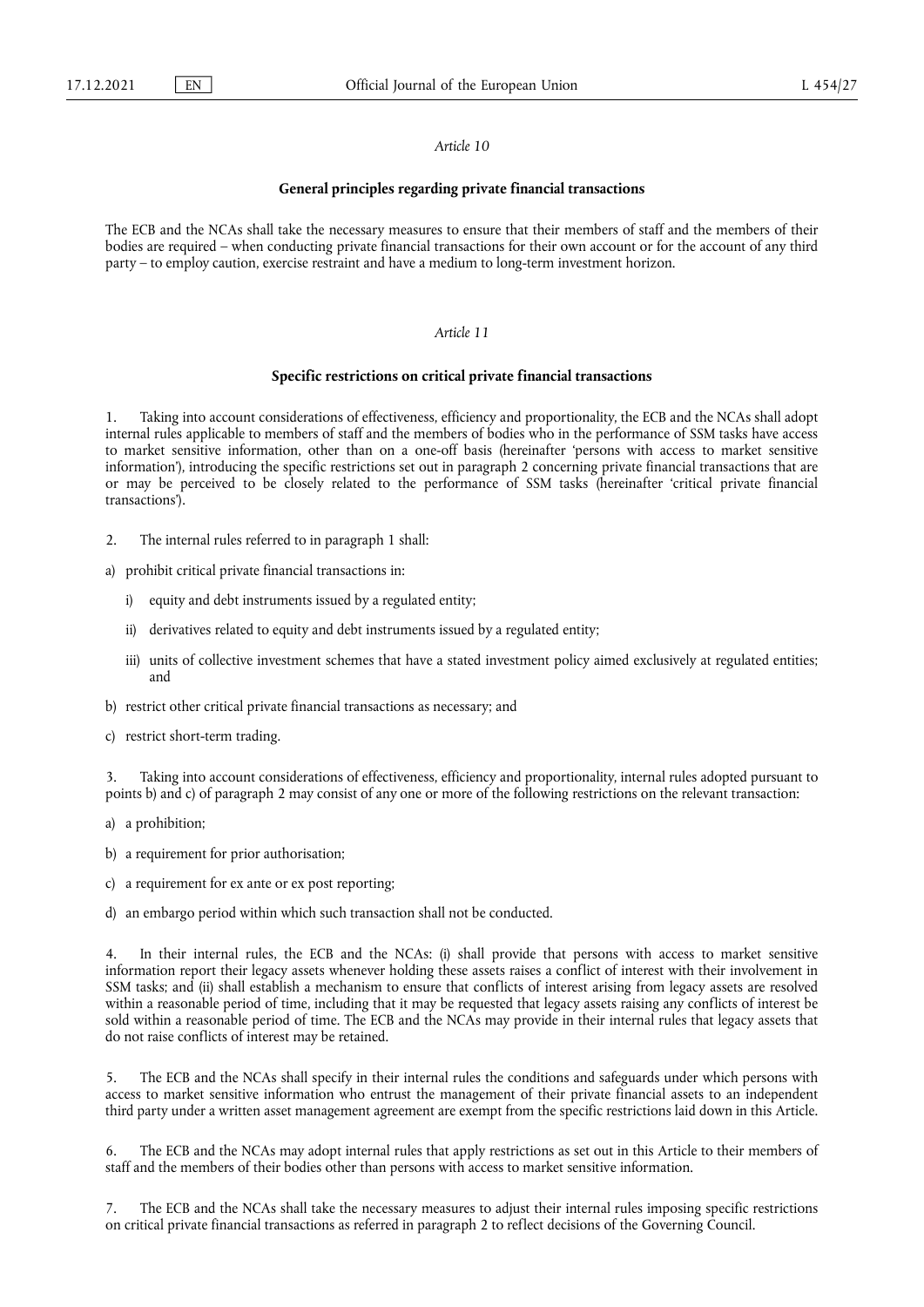#### *CHAPTER III*

## *Collaboration and implementation of the SSM Ethics Framework*

#### *Article 12*

#### **Independent ethics and/or compliance functions**

1. The ECB and NCAs shall take necessary measures to ensure that they have a dedicated ethics and/or compliance function – which shall be a core risk management function – to support their decision-making bodies in implementing the SSM Ethics Framework. The ethics and/or compliance function shall be equipped with the appropriate standing, authority and independence necessary to perform its tasks. It shall report directly – hierarchically or functionally – to the highest management level within the ECB or the relevant NCA, as applicable. It shall be provided with adequate resources to carry out its tasks, and to keep abreast of pertinent developments and to keep its expert knowledge current.

2. The responsibilities of the ethics and/or compliance function in relation to the SSM Ethics Framework shall include: (a) giving advice and guidance on the interpretation and application of the SSM Ethics Framework; (b) raising awareness and conducting compulsory training; (c) identifying and assessing compliance risks; (d) monitoring and checking compliance; (e) reporting cases of non-compliance; (f) drafting or contributing to the drafting of the internal rules and practices of the ECB or the relevant NCA, as applicable; and (g) preparing the annual report by the ECB or the relevant NCA, as applicable and as referred to in Article 15 (1).

3. The ECB and NCAs shall take the necessary measures to ensure that their ethics and/or compliance function is involved, properly and in a timely manner, in issues which may have an impact on the SSM Ethics Framework.

4. The ethics and/or compliance function of the ECB and the NCAs shall treat information obtained in the conduct of their responsibilities with the utmost confidentiality and shall process and retain any personal data according to the applicable data protection rules.

5. In cases where the ethics and/or compliance function of the ECB and the NCAs carries out and fulfils other tasks and duties, the ECB and the NCAs shall take the necessary measures to ensure that any such tasks and duties are compatible with the ethics and/or compliance function itself or the tasks and duties of the organisational unit to which the ethics and/or compliance function is organisationally linked.

# *Article 13*

#### **Compliance monitoring**

The ECB and the NCAs shall have mechanisms in place to monitor compliance with the rules implementing this Guideline. The monitoring shall include, in particular, compliance with the internal rules implementing the specific restrictions applicable to critical private financial transactions as provided for in Article 11 and, as appropriate, regular and/or ad hoc compliance checks.

2. Compliance monitoring shall be without prejudice to internal rules allowing for internal investigations if a member of their staff or a member of their bodies is suspected of having breached the rules implementing this Guideline.

## *Article 14*

## **Reporting of non-compliance and follow-up**

1. The ECB and the NCAs shall adopt internal rules on whistleblowing as well as internal procedures for the reporting of cases of non-compliance with the rules implementing this Guideline. Such internal rules and procedures shall include measures to ensure the appropriate protection of persons reporting cases of non-compliance.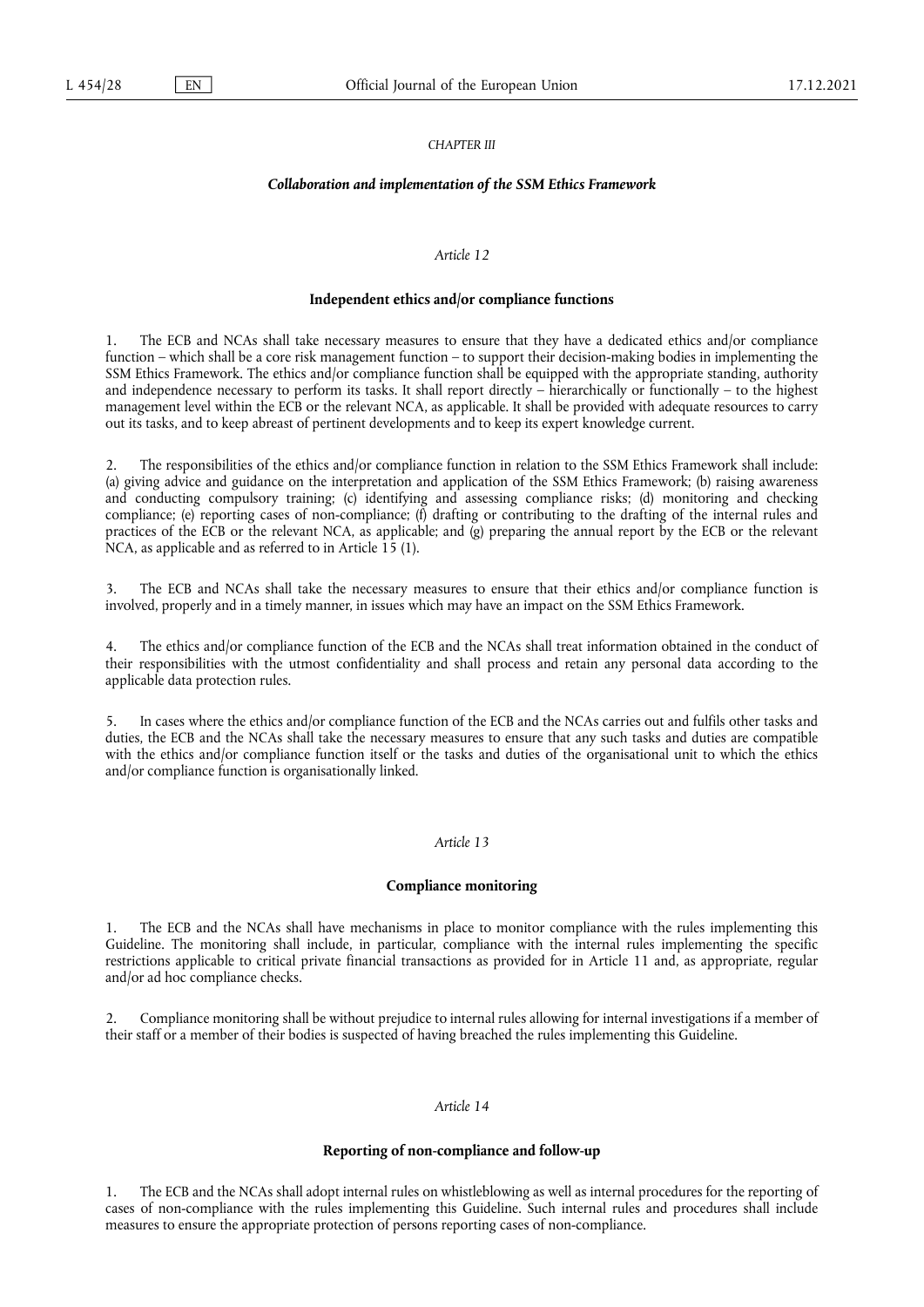The ECB and the NCAs shall take the necessary measures to ensure that potential cases of non-compliance are followed up, including as appropriate the imposition of proportionate disciplinary measures in accordance with the applicable disciplinary rules and procedures.

3. The ECB and the NCAs shall report any major incident related to non-compliance with their internal rules implementing this Guideline without undue delay via the Organisational Development Committee and the Supervisory Board to the Governing Council in accordance with the applicable internal procedures, and inform the Audit Committee and the ECC in parallel.

#### *CHAPTER IV*

#### *Final provisions*

# *Article 15*

#### **Reporting and review**

1. The ECB and the NCAs shall transmit to the ECC their annual report on the implementation of this Guideline with a view to exchanging information on the implementation of this Guideline and preparing forthcoming reviews and/or to facilitating the development of common approaches, as referred to in paragraph 2 of Article 12.

2. The Governing Council shall review this Guideline at least every 3 years as from the date on which the rules and measures implementing the Guideline were to be applied at the latest as defined in Article 17(2) or upon the recommendation of the ECC.

## *Article 16*

#### **Repeal**

1. Guideline (EU) 2015/856 (ECB/2015/12) is hereby repealed.

2. References to Guideline (EU) 2015/856 (ECB/2015/12) shall be construed as references to this Guideline and shall be read in accordance with the correlation table in the Annex to this Guideline.

# *Article 17*

#### **Taking effect and implementation**

1. This Guideline shall take effect on the day of its notification to the NCAs.

2. The ECB and the NCAs shall take the necessary measures to implement and comply with this Guideline and apply the rules and measures implementing the Guideline from 1 June 2023. The NCAs shall inform the ECB of any obstacles for the implementation of this Guideline and shall notify the ECB of the texts and means relating to those measures by 1 April 2023 at the latest.

## *Article 18*

# **Addressees**

This Guideline is addressed to the ECB and the NCAs.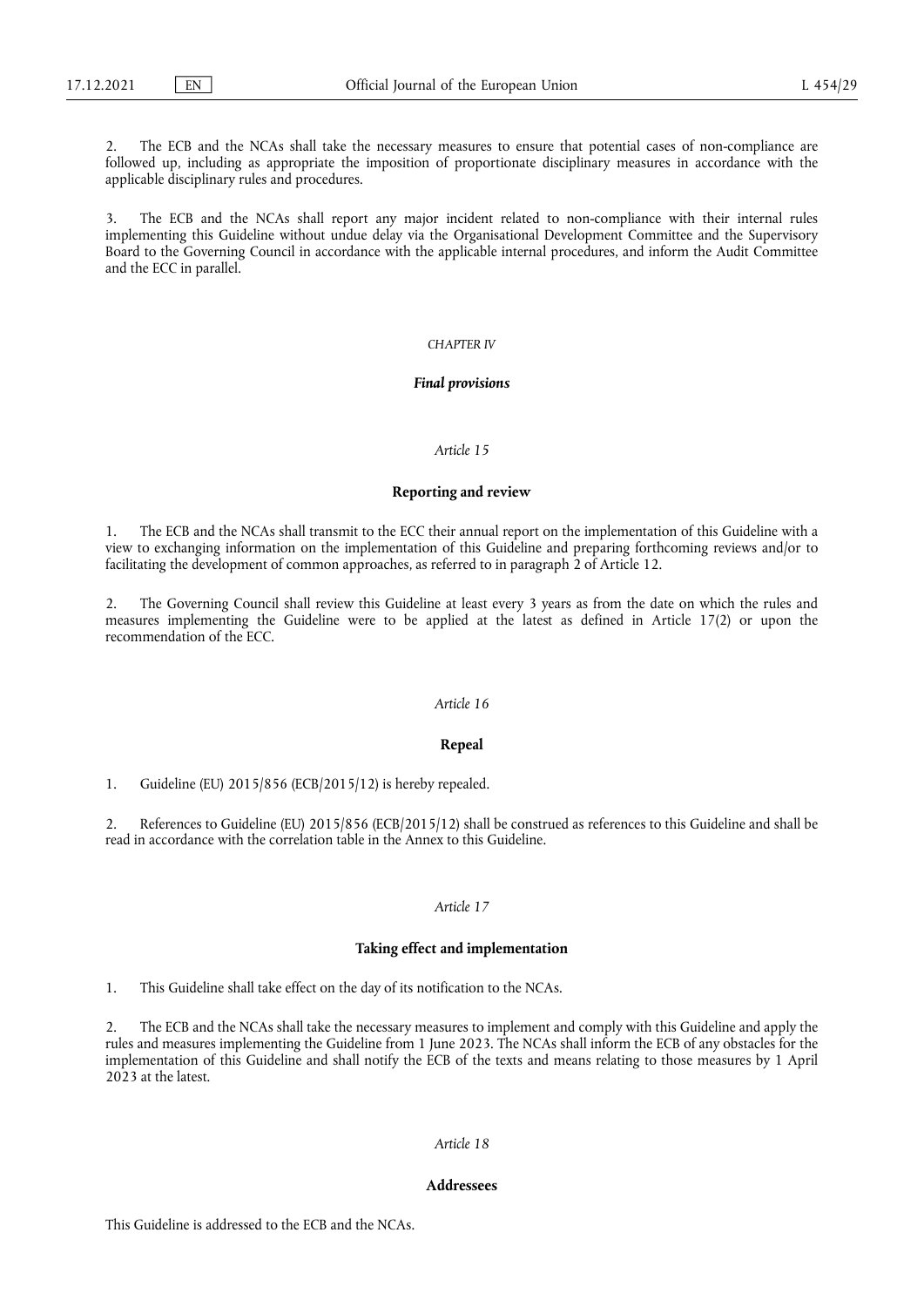Done at Frankfurt am Main, 2 November 2021.

*For the Governing Council of the ECB The President of the ECB* Christine LAGARDE